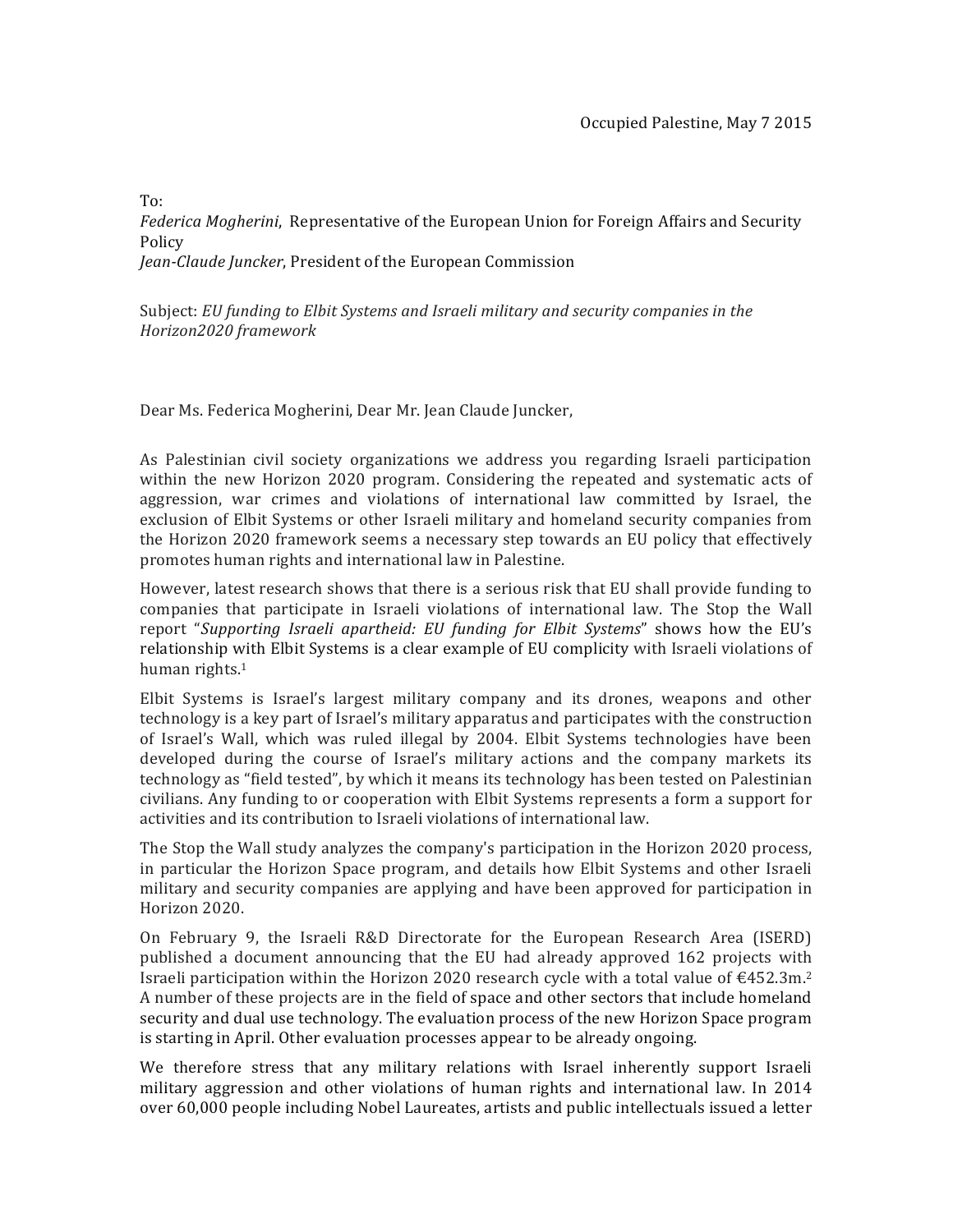calling for an immediate military embargo on Israel. The letter underlines that "Israel's ability to launch such devastating attacks with impunity largely stems from the vast international military cooperation and trade that it maintains with complicit governments across the world."

Any decision by the EU commission to fund cooperation with Israeli military and security companies would amount to a form of support for Israeli military aggression.

If the EU continues to fund Elbit Systems or Israeli security and military companies, it would risk contradicting the standards and policies of the EU and its member states, including:

- the EU's general commitment to upholding and promoting international law, as set out in the Treaty of the European Union.
- $\bullet$  the EU's own commitment not to fund dual use technology.
- Funding for projects that include Israeli corporations involved in the 'homeland security' framework of the settlements risks to undermine the guidance to private business issued by more than 20 member states that warn against economic ties that benefit the settlements by instead actively encouraging and financing such cooperation.<sup>3</sup>
- Since January 2014, the European Union has guidelines in place to regulate the eligibility of Israeli entities for funding schemes and financial instruments of the EU. These guidelines ostensibly aim at ensuring "the respect of EU positions and commitments in conformity with international law". They further show that the EU recognizes its political responsibility and obligation to respect international law when it awards funds, grants or prizes to Israeli entities. By providing funding to Elbit Systems, it would be ignoring these obligations.

If the EU wants to have an effective role in the diplomatic processes regarding Palestine and the region, it cannot allow Israeli military companies at the heart of Israel's grave violations of international law and whose technological advances have been developed as a result of Israeli aggression to participate in EU programs such as Horizon 2020.

We therefore ask you to take these arguments into due consideration and stop any cooperation with Elbit Systems and other Israeli military and homeland security companies within Horizon 2020, as a necessary step towards an EU policy that effectively promotes human rights and international law in Palestine.

Looking forward to your detailed reply to the issues raised.

Best regards,

Signatories:

*Coalitions:*

- Palestinian NGO Network (PNGO)
- Palestinian National Institute for NGOs
- Coalition for Jerusalem